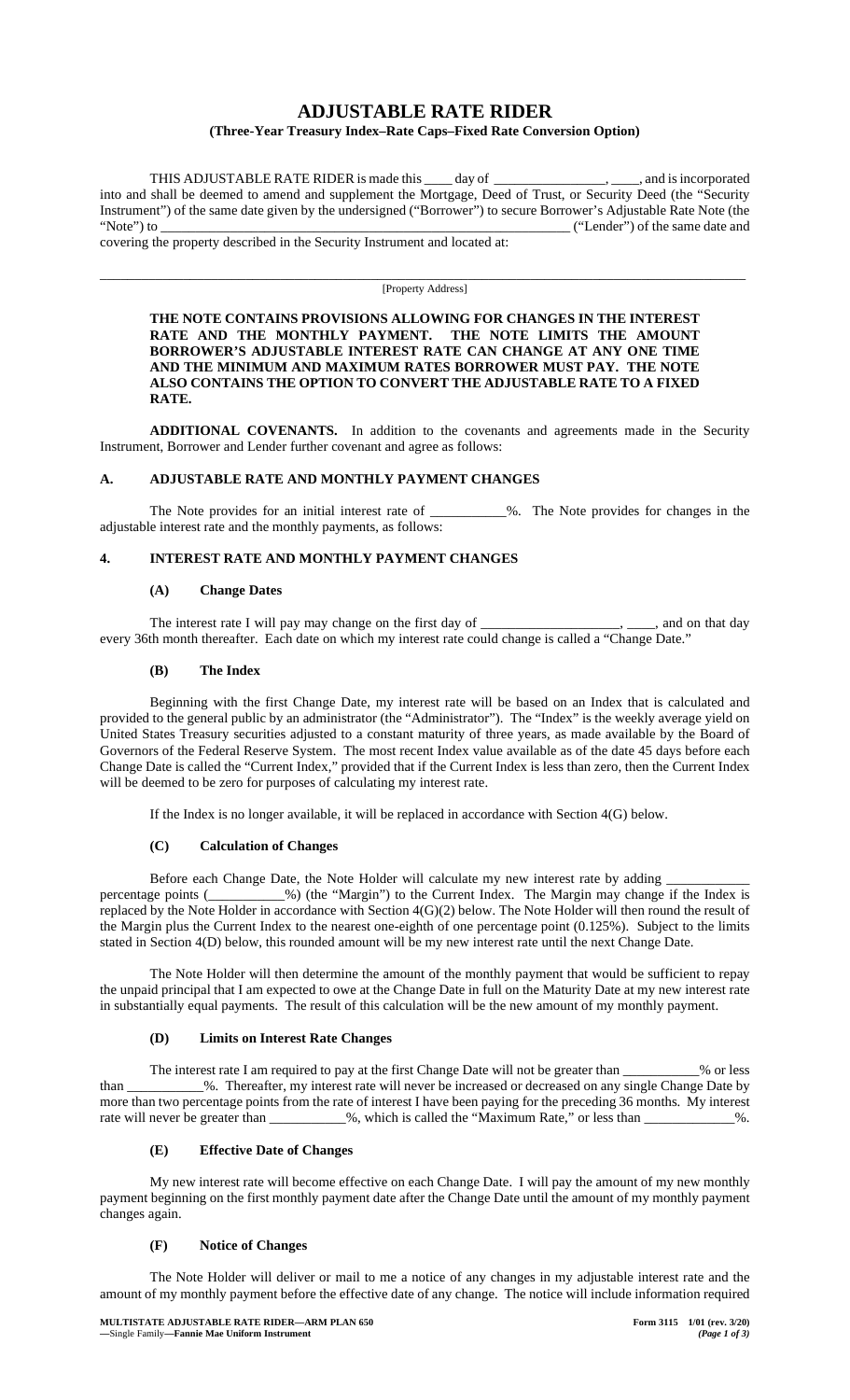by law to be given to me and also the title and telephone number of a person who will answer any question I may have regarding the notice.

## **G) Replacement Index and Replacement Margin**

The Index is deemed to be no longer available and will be replaced if any of the following events (each, a "Replacement Event") occur: (i) the Administrator has permanently or indefinitely stopped providing the Index to the general public; or (ii) the Administrator or its regulator issues an official public statement that the Index is no longer reliable or representative.

If a Replacement Event occurs, the Note Holder will select a new index (the "Replacement Index") and may also select a new margin (the "Replacement Margin"), as follows:

> (1) If a replacement index has been selected or recommended for use in consumer products, including residential adjustable-rate mortgages, by the Board of Governors of the Federal Reserve System, the Federal Reserve Bank of New York, or a committee endorsed or convened by the Board of Governors of the Federal Reserve System or the Federal Reserve Bank of New York at the time of a Replacement Event, the Note Holder will select that index as the Replacement Index.

> (2) If a replacement index has not been selected or recommended for use in consumer products under Section (G)(1) at the time of a Replacement Event, the Note Holder will make a reasonable, good faith effort to select a Replacement Index and a Replacement Margin that, when added together, the Note Holder reasonably expects will minimize any change in the cost of the loan, taking into account the historical performance of the Index and the Replacement Index.

The Replacement Index and Replacement Margin, if any, will be operative immediately upon a Replacement Event and will be used to determine my interest rate and monthly payments on Change Dates that are more than 45 days after a Replacement Event. The Index and Margin could be replaced more than once during the term of my Note, but only if another Replacement Event occurs. After a Replacement Event, all references to the "Index" and "Margin" will be deemed to be references to the "Replacement Index" and "Replacement Margin."

The Note Holder will also give me notice of my Replacement Index and Replacement Margin, if any, and such other information required by applicable law and regulation.

#### **B. FIXED INTEREST RATE OPTION**

The Note provides for Borrower's option to convert from an adjustable interest rate with interest rate limits to a fixed interest rate, as follows:

### **5. FIXED INTEREST RATE OPTION**

#### **(A) Option to Convert to Fixed Rate**

I have a Conversion Option that I can exercise unless I am in default or this Section 5(A) will not permit me to do so. The "Conversion Option" is my option to convert the interest rate I am required to pay by this Note from an adjustable rate with interest rate limits to the fixed rate calculated under Section 5(B) below.

The conversion can only take place on the first or second Change Date. Each Change Date on which my interest rate can convert from an adjustable rate to a fixed rate also is called the "Conversion Date." **I can convert my interest rate only on one of these two Conversion Dates.**

If I want to exercise the Conversion Option, I must first meet certain conditions. Those conditions are that: (i) I must give the Note Holder notice that I want to do so; (ii) on the Conversion Date, I must not be in default under the Note or the Security Instrument; (iii) by a date specified by the Note Holder, I must pay the Note Holder a<br>conversion fee of U.S. \$  $\therefore$ ; and (iv) I must sign and give the Note Holder any documents the Note Holder requires to effect the conversion.

#### **(B) Calculation of Fixed Rate**

My new, fixed interest rate will be equal to Fannie Mae's required net yield as of a date and time of day specified by the Note Holder for: (i) if the original term of this Note is greater than 15 years, 30-year fixed rate mortgages covered by applicable 60-day mandatory delivery commitments, plus five-eighths of one percentage point  $(0.625\%)$ , rounded to the nearest one-eighth of one percentage point  $(0.125\%)$ ; or (ii) if the original term of this Note is 15 years or less, 15-year fixed rate mortgages covered by applicable 60-day mandatory delivery commitments, plus five-eighths of one percentage point (0.625%), rounded to the nearest one-eighth of one percentage point (0.125%). If this required net yield cannot be determined because the applicable commitments are not available, the Note Holder will determine my interest rate by using comparable information. My new rate calculated under this Section 5(B) will not be greater than the Maximum Rate stated in Section 4(D) above.

#### **(C) New Payment Amount and Effective Date**

If I choose to exercise the Conversion Option, the Note Holder will determine the amount of the monthly payment that would be sufficient to repay the unpaid principal I am expected to owe on the Conversion Date in full on the Maturity Date at my new fixed interest rate in substantially equal payments. The result of this calculation will be the new amount of my monthly payment. Beginning with my first monthly payment after the Conversion Date, I will pay the new amount as my monthly payment until the Maturity Date.